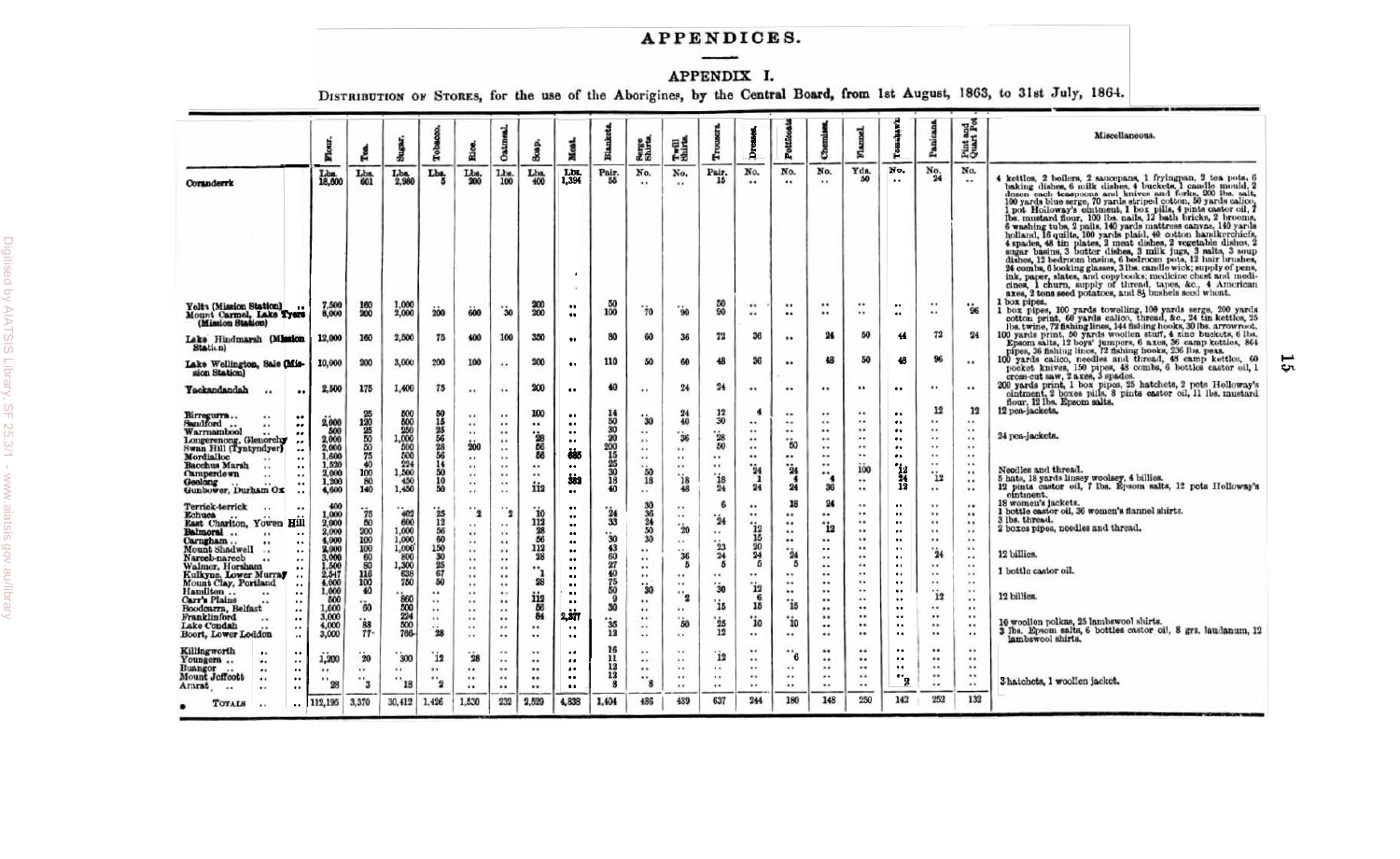## **APPENDIX 11.**

ACCOUNT showing the Amounts Voted for the Aborigines, and the Amounts Expended from the 1st August, 1863, to 31et July, 1864.

| Particulars.                                                                                                                             | Amount. |                         | Particulars.                                                                                                                                                                  | Amount.         |                    |  |
|------------------------------------------------------------------------------------------------------------------------------------------|---------|-------------------------|-------------------------------------------------------------------------------------------------------------------------------------------------------------------------------|-----------------|--------------------|--|
| Unexpended balance on 31st July, 1863                                                                                                    | £       | s. d.<br>$2,207$ 8 6    | Incidental and burial expenses<br><br>Medical attendance*<br>$\cdots$<br>$\cdots$                                                                                             | 179 2 1         | £ s. d.<br>51 15 0 |  |
| Amount voted for 1864 to meet all expenses<br>for salaries of guardians, teachers, rations.<br>clothing, stores, medical attendance, &c. |         | $7,000 \quad 0 \quad 0$ | Cost of store erected at Warrnambool for abo-<br>riginal supplies        Cost of store erected at Swan Hill for aboriginal                                                    |                 | 24 0 0             |  |
|                                                                                                                                          |         |                         | supplies<br>$\bullet \bullet \bullet$ . The set of $\bullet$<br>$\cdots$<br><br>Cost of store erected at Mission Station, Lake<br>Wellington, for aboriginal supplies, and of |                 | 4100               |  |
|                                                                                                                                          |         |                         | hospital for sick blacks<br>$\cdots$ $\cdots$<br><br>Cost of school-house and dormitories at Coranderrk,                                                                      |                 | 24 17 0            |  |
|                                                                                                                                          |         |                         | and lining the same<br>$\cdots$<br>$\cdots$<br>Expenses of removing aborigines from Acheron                                                                                   | 355 14 0        |                    |  |
|                                                                                                                                          |         |                         | aboriginal station to Coranderrk<br>$\cdots$<br>Advertising<br>$\cdots$<br><br>$\bullet\bullet\bullet\qquad \qquad$<br><br>Authorised to the Government Storekeeper, to       |                 | 84 12 3<br>32 18 3 |  |
|                                                                                                                                          |         |                         | cover requisitions for stores, &c.†<br>$\cdots$<br>Salary of Guardian of Aborigines, 1st August,                                                                              | $6,236$ 3 0     |                    |  |
|                                                                                                                                          |         |                         | $1863$ , to 31st July, $1864$<br>Salary of Inspector of Stations, &c., from 1st                                                                                               | 450 0 0         |                    |  |
|                                                                                                                                          |         |                         | August, 1863, to 31st July, 1864<br>$\cdots$<br>$\cdots$<br>Salary of Schoolmaster at Franklinford from 1st                                                                   | $300 \t 0 \t 0$ |                    |  |
|                                                                                                                                          |         |                         | August, 1863, to 16th July, 1864<br>$\ddotsc$<br>$\cdots$<br>Salary of Teacher at Coranderrk, from 19th May                                                                   | 143 19 0        | 14 2 8             |  |
|                                                                                                                                          |         |                         | to $3!st$ July, $1864$<br>$\bullet$ .<br><br>Clerical Assistance, 1st January to 31st July, 1864                                                                              |                 | 29 3 4             |  |
|                                                                                                                                          |         |                         | Unexpended balance<br><br>                                                                                                                                                    | $1,240$ 1 11    |                    |  |
|                                                                                                                                          | 9.207   | -8                      |                                                                                                                                                                               | $9,207$ 8       |                    |  |

**Medicines md medical oomforts hsve beem mpplied, the** *cost* **of which in not in** thin nua

**STATENEXT** of the Total Cost of all Clothing, Provisions, **&c.** (including transport thereof), supplied for **the** use of the Aborigines, from 1st August, 1863, to 31st July, **1864.** 

|                                                                                                                                                                                                                                                                                                                                                                                                                                                                                                                                                                                                                                                               |                                                                                                                                                                                     |                                                                                                                                                                                                                                                                                                                                                                                                       | • Medicines and medical comforts have been supplied, the cost of which is not in this sum.<br>+ For particulars of expenditure see statement below.                                                                                                                                                                                                                                                                                                                                                                                                                                                                                                                                                                                                                                              |                                                                                                                                                                                                                                                                                                                                                           |
|---------------------------------------------------------------------------------------------------------------------------------------------------------------------------------------------------------------------------------------------------------------------------------------------------------------------------------------------------------------------------------------------------------------------------------------------------------------------------------------------------------------------------------------------------------------------------------------------------------------------------------------------------------------|-------------------------------------------------------------------------------------------------------------------------------------------------------------------------------------|-------------------------------------------------------------------------------------------------------------------------------------------------------------------------------------------------------------------------------------------------------------------------------------------------------------------------------------------------------------------------------------------------------|--------------------------------------------------------------------------------------------------------------------------------------------------------------------------------------------------------------------------------------------------------------------------------------------------------------------------------------------------------------------------------------------------------------------------------------------------------------------------------------------------------------------------------------------------------------------------------------------------------------------------------------------------------------------------------------------------------------------------------------------------------------------------------------------------|-----------------------------------------------------------------------------------------------------------------------------------------------------------------------------------------------------------------------------------------------------------------------------------------------------------------------------------------------------------|
|                                                                                                                                                                                                                                                                                                                                                                                                                                                                                                                                                                                                                                                               |                                                                                                                                                                                     |                                                                                                                                                                                                                                                                                                                                                                                                       | STATEMENT of the Total Cost of all Clothing, Provisions, &c. (including transport thereof), supplied<br>for the use of the Aborigines, from 1st August, 1863, to 31st July, 1864.                                                                                                                                                                                                                                                                                                                                                                                                                                                                                                                                                                                                                |                                                                                                                                                                                                                                                                                                                                                           |
| Name of Station.                                                                                                                                                                                                                                                                                                                                                                                                                                                                                                                                                                                                                                              |                                                                                                                                                                                     | Amount.                                                                                                                                                                                                                                                                                                                                                                                               | Name of Station.                                                                                                                                                                                                                                                                                                                                                                                                                                                                                                                                                                                                                                                                                                                                                                                 | Amount.                                                                                                                                                                                                                                                                                                                                                   |
| Coranderrk<br><br>Yelta (Mission Station)<br><br>Mount Carmel, Lake Tyers (Mission Station)<br>Lake Hindmarsh (Mission Station)<br>Lake Wellington, Sale (Mission Station)<br>Yackandandah<br><br><br><b>Birregurra</b><br>$-0.8$<br><br>Sandford<br><br><br>Warrnambool<br>$\ddotsc$<br><br>Longerenong, Glenorchy<br><br>Swan Hill<br><br><br>Mordialloc<br>$\cdots$<br>$\bullet\bullet\bullet$<br>Bacchus Marsh<br><br>$\bullet\bullet\bullet$<br>Camperdown<br><br>---<br>Geelong<br><br>---<br>Gunbower, Durham Ox<br><br>Terrick-terrick<br>$\ddotsc$<br>---<br>Echuca<br>---<br><br>East Charlton. Yowen Hill<br>Balmoral<br><br>Yat Nat. Balmoral<br> | <br><br>$\cdots$<br>$\cdots$<br>---<br>$\bullet$<br><br><br><br><br><br><br><br><br><br><br><br><br><br><br><br><br><br><br><br><br><br><br>---<br><br><br><br><br><br><br><br><br> | d,<br>£<br>s.<br>453<br>8<br>6<br>106<br>$\bf{0}$<br>8<br>7<br>9<br>461<br>5<br>478<br>6<br>488<br>16<br>1<br>167 15<br>8<br>58 14<br>9<br>103<br>$\bf{2}$<br>7<br>6<br>43<br>0<br>7<br>123<br>2<br>319 12<br>1<br>45<br>1<br>3<br>$\boldsymbol{2}$<br>48<br>0<br>157 18<br>2<br>70<br>5<br>5<br>230<br>5<br>6<br>$\mathbf{1}$<br>36<br>4<br>93<br>5<br>0<br>119 15<br>8<br>5<br>123<br>8<br>214<br>9 | Brought forward<br>$\cdots$<br><br>Carngham<br><br><br><br>$\cdots$<br>Mount Shadwell<br><br><br>$\cdots$<br>Nareeb-nareeb<br><br><br><br><br>Walmer, Horsham<br><br><br><br>Kulkyne. Lower Murrav<br><br><br><br>Portland<br><br><br><br><br>Hamilton<br><br><br>$\bullet$<br>---<br>Carr's Plains<br><br><br><br><br>Boodcarra, Belfast<br>$\cdots$<br>$\ddotsc$<br><br>Franklinford<br><br>$\cdots$<br>$- - -$<br><br>Lake Condah<br><br>$\cdots$<br><br><br>Boort, Lower Loddon<br><br><br><br>Killingworth<br><br><br><br><br>Youngera<br><br><br><br><br>Buangor<br><br><br><br><br>Rich Avon, Upper Richardson<br><br><br>Benyeo, Apsley<br>$\cdots$<br><br><br><br>Mount Jeffcott<br><br><br><br><br>Ararat<br>$\cdots$<br><br><br><br><br>T. Bungelene, on board H.M.S.<br>Victoria<br> | £<br>s. d.<br>3,730 14<br>-3<br>127<br>6 10<br>153<br>10<br>0<br>179<br>$\Omega$<br>$\mathbf 2$<br>72<br>9<br>4<br>103 13<br>-8<br>142<br>1011<br>101<br>7<br>7<br>30<br>7 10<br>64 II<br>4<br>68<br>14<br>-2<br>149 16 10<br>113<br>1<br>4<br>1213<br>4<br>68<br>- 0<br>ı<br>910<br>0<br>0 10<br>6<br>8<br>5 11<br>51 19<br>9<br>11-12<br>0<br>6 16<br>7 |
| Carried forward                                                                                                                                                                                                                                                                                                                                                                                                                                                                                                                                                                                                                                               | <br>                                                                                                                                                                                | 3.730 14<br>3                                                                                                                                                                                                                                                                                                                                                                                         | Total<br><br>$\cdots$<br>                                                                                                                                                                                                                                                                                                                                                                                                                                                                                                                                                                                                                                                                                                                                                                        | 5,206 12<br>5                                                                                                                                                                                                                                                                                                                                             |

NOTE.-There are remaining in stock 213 pairs of blankets, 66 twill shirts, and 162 serge shirts.-31st July, 1864.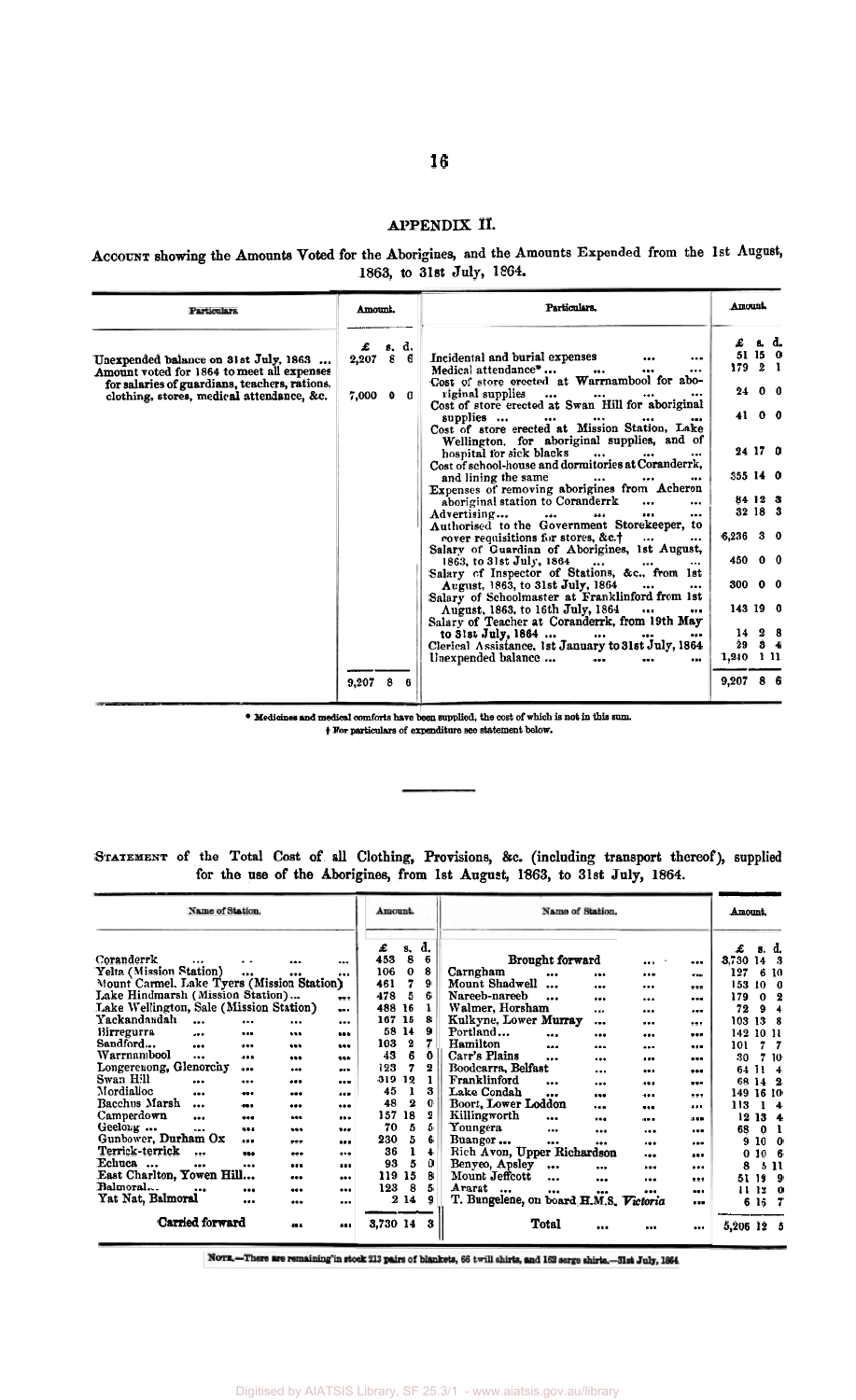## **APPENDIX III.**

#### **CENTRAL BOARD** appointed to watch over **the interests** of the Aborigines.

The Hon. **S.** G. Henty, M.L.C. William Macredie. Esq., J.P. Henry Jennings, Esq.

Theo. J. Sumner, Vice-President.<br>
Thomas Embling, Esq., M.D.<br>
John Mackenzie, Esq., J.P.<br>
R. Brough Smyth, Esq., F.G.S., Lon.

# HONORARY CORRESPONDENTS.

| Armstrong, Thos., Esq., East Charlton, Yowen Hill    | Molloy, W. T., Esq., M.D., Balmoral                                           |
|------------------------------------------------------|-------------------------------------------------------------------------------|
| Andrews, Henry, Esq., Geelong                        | McLachlan, Ronald, Esq., River Avon                                           |
| Beveridge, P., Esq., Tyntyndyer, Swan Hill           | McMillan, Angus, Esq., Bushy Park, Sale                                       |
| Burke, Robert, Esq., Mount Shadwell                  | McLeod, John, Esq., Lucknow, Gipps Land                                       |
| Campbell, Duncan, Esq., Lake Lalbert                 | McLeod, Hugh L., Esq., Benyeo, Apsley                                         |
| Cooke, Cecil P., Esq., Lake Condah                   | McLeod, J. N., Esq., Mortlake, Portland                                       |
| Carr, Charles W., Esq. Anderson's Creek              | Macleod, Archibald W., Esq., Bairnsdale, Gipps Land                           |
| Campbell, Colin, Esq., Buangor                       | Manley, J. Wemys, Esq., Toolamba                                              |
| Dennis, W., Esq., Birregurra                         | Mitchell, T., Esq., Tangambalanga, Little River,                              |
| Ellerman, H. C., Esq., Wimmera                       | Yackandandah                                                                  |
| Farie, R., Esq., Boort                               | Officer, C. M., Esq., Yat Nat, Balmoral                                       |
| Fergusson, William, Esq., Camperdown                 | Officer, S. H., Esq., Murray Downs                                            |
| Garratt, J. M., Esq., Geelong                        | Parker, E. S., Esq., Mount Franklin                                           |
| Godfrey, Henry, Esq., Boort, Lower Loddon            | Porteous, Andrew, Esq., Carngham                                              |
| Gray, Charles, Esq., Nareeb-Nareeb, Wycliffe         | Reid, David, Esq., The Hermitage, Belvoir                                     |
| Hedley, G. D., Esq., M.D., Palmerston                | Read, Charles, Esq., Geelong                                                  |
| Hughes, C. W., Esq., Cobram                          | Ritchie, John, Esq., Boodcarra, Belfast                                       |
| Houston, G., Esq., Gunbower, Durham Ox               | Rowe, J. P., Esq., Terrick-terrick Station, Mount                             |
| Jackson, J. H., Esq., Sandford .                     | Hope District.                                                                |
| Jamieson, Hugh, Esq., Mildura                        | Scott, R. D., Esq., Camperdown                                                |
| Johnson, John, Esq., Gipps Land                      | Simmons, J. W., Esq., Swan Reach                                              |
| Ker, W. L., Esq., Killingworth, Yea                  | Snodgrass, Peter, Esq., Goulburn                                              |
| Lane, Henry B., Esq., Sale                           | Stanbridge, W. E., Esq., Wombat, Daylesford                                   |
| Learmonth, Peter, Esq., Hamilton                     | Strutt, C. E., Esq., Echuca                                                   |
| Leslie, M., Esq., Kulkyne, Swan Hill                 | Warren, G. H., Esq., Mordialloc                                               |
| Mackay, G., Esq., Tarrawingee                        | Watson, Samuel, Esq., Murruvill                                               |
| Mackin, C. T., Esq., M.D., Honorary Medical Officer, | Wilson, Charles, Esq., Walmer, Horsham                                        |
| Geelong                                              | Young, James, Esq., Bacchus Marsh                                             |
|                                                      |                                                                               |
|                                                      | The undermentioned gentleman has resigned his appointment as Honorary Corres- |
| pondent :-                                           |                                                                               |
|                                                      |                                                                               |

Anderson, **A.** G., Esq., West Banynong, Mount Jeffcott.

#### **APPENDIX IV.**

LOCALITIES, AREAS, &c., of Lands reserved for Aboriginal purposes.

|                                              |      | Locality. |          |          | Date of Gazette.                |     |       | Area.          |
|----------------------------------------------|------|-----------|----------|----------|---------------------------------|-----|-------|----------------|
| Moorabool and Werribee                       |      |           | $\cdots$ |          | <br>June 26th, 1860             | $$  |       | 640 Acres      |
| Karngun                                      |      |           |          | $\cdots$ | <br>February 11th, 1861         | $$  |       | ,,             |
| <b>Duneed</b>                                |      |           |          |          | <br>June 29th, 1861<br>$\cdots$ |     |       | $\blacksquare$ |
| <b>Hopkins River</b>                         | $-0$ |           |          |          | <br>September 17th, 1861        |     | 3,500 | ,,             |
| Lake Hindmarsh                               |      |           |          |          | <br>September 17th, 1861        | --- | 1,897 | Ħ              |
| Warrnambool                                  |      |           |          | $\cdots$ | <br>September 17th, 1861        | $$  | 3,500 | ,,             |
| Woofi Yaloak (cancelled 30th December, 1862) |      |           |          |          | <br>January 17th, 1862          |     | 1,200 |                |
| Tangambalanga                                |      |           |          |          | <br>June, 6th, 1862<br>$\cdots$ |     | 640   | $\bullet$      |
| Mordialloc                                   | $$   |           |          |          | <br>Not gazetted<br>            | $$  | 640   | ,,             |
| Coranderrk (in place of Woori Yaloak)        |      |           |          |          | <br>June 30th, 1863<br>         |     | 2,300 | ,,             |
| Lake Tyers                                   |      |           |          |          | <br>May 15th, 1863<br>$\cdots$  |     | 2,000 | ,,             |

#### APPENDIX **V.**

# 1863, **TO THE 31s~ JULY,** 1864. **RETURN OF TEE NUMBER OF ABORIQINES TRIED AND SENTENCED, FROM TEE 1ST AUQUST,**  ENDIX V.<br>
"RIED AND<br>
31st JUL<br>
ted. confin

|                                                  | 1863, TO THE 31st JULY, 1864.<br>RETURN of Aborigines Tried and Convicted, confined in H.M. Gaol, Geelong, from the<br>1st of August, 1863, to the 31st of July, 1864. |                                                                         |                         |                                 |                  |                                                                        |                              |  |  |  |  |  |
|--------------------------------------------------|------------------------------------------------------------------------------------------------------------------------------------------------------------------------|-------------------------------------------------------------------------|-------------------------|---------------------------------|------------------|------------------------------------------------------------------------|------------------------------|--|--|--|--|--|
| Name.                                            |                                                                                                                                                                        | Where Convicted.                                                        |                         | Offsnce.                        |                  | Sentence.                                                              | Date of<br>Sentence.         |  |  |  |  |  |
| Jerry<br><br><b>Jemmy Nelson</b><br>Jemmy Nelson | $\bullet\bullet\bullet$<br>200<br>$\bullet\bullet\bullet$                                                                                                              | Police Court, Geelong<br>Police Court, Geelong<br>Police Court, Geelong | Drunk<br>Drunk<br>Drunk | <br>$\bullet\bullet\bullet$<br> | <br>$\cdots$<br> | 24 hours' hard labor<br>24 hours' hard labor<br>Three days' hard labor | Aug. 26<br>Nov. 30<br>Dec. 3 |  |  |  |  |  |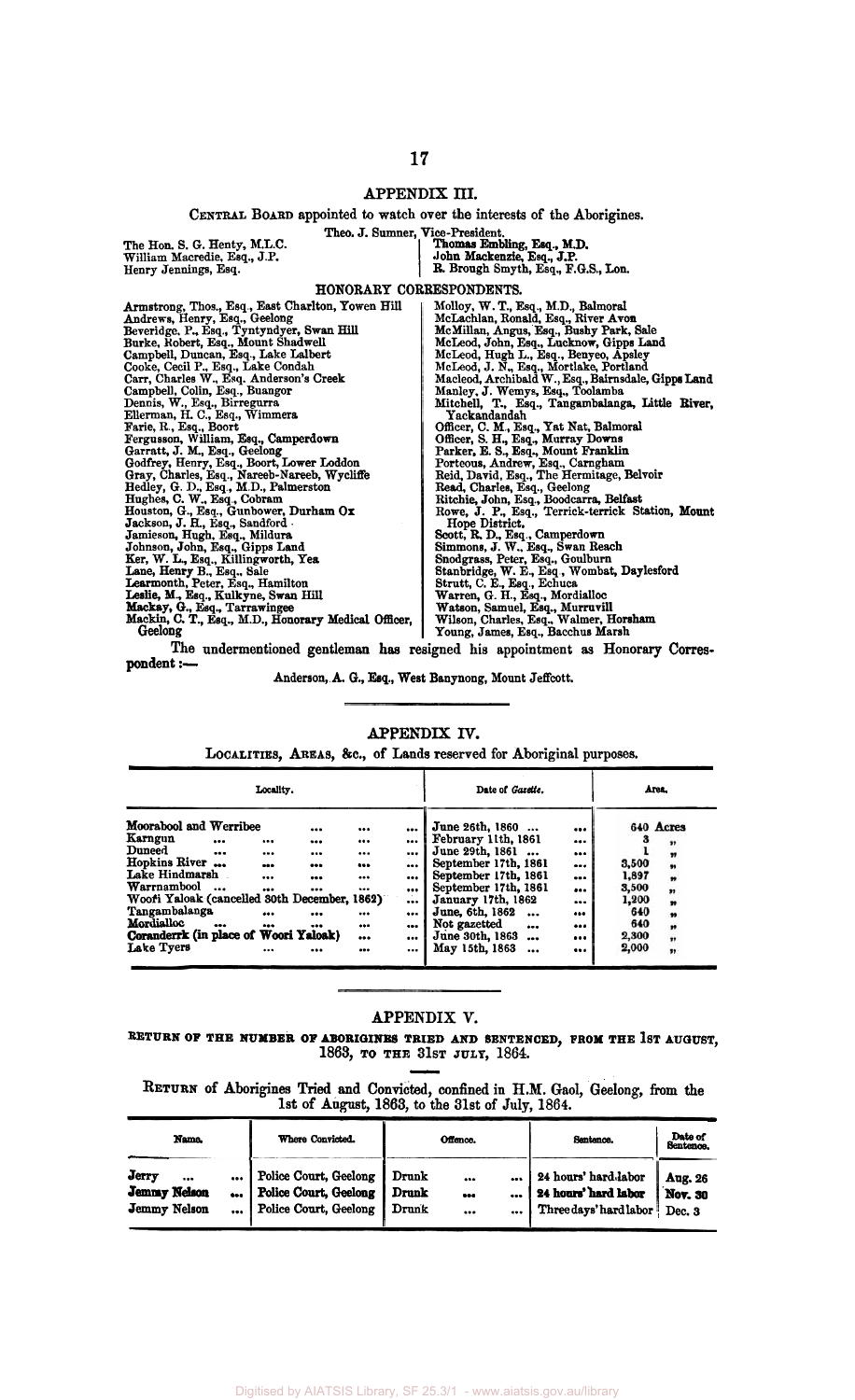|  |  |                                          |  | RETURN of Aborigines Tried and Convicted, between the 1st August, 1863, and 31st July, |  |  |
|--|--|------------------------------------------|--|----------------------------------------------------------------------------------------|--|--|
|  |  | 1864, inclusive, at H.M. Gaol, Portland. |  |                                                                                        |  |  |

| Name.               |      | Where Convicted.               | Offence.                       | Sentence.                       | Date of<br><b>Sentence</b> |  |  |
|---------------------|------|--------------------------------|--------------------------------|---------------------------------|----------------------------|--|--|
| <b>Billy Wilson</b> |      | Portland Police Court          | Breaking windows<br>$\cdots$   | Three months' impri-<br>sonment | 1863.<br>Dec. 17<br>1864.  |  |  |
| Jimmy<br>           |      | Casterton Petty Ses-<br>sions  | Assaulting police<br>$\cdots$  | Three months' impri-<br>sonment | Feb. 2                     |  |  |
| Jackay McLeod       | $-0$ | <b>Portland Petty Sessions</b> | Drunk<br>$\cdots$<br>$\ddotsc$ | 24 hours' imprison-<br>ment     | April 16                   |  |  |

## H.M. **GAOL, SANDHURST.**

**RETURN of** Aborigines convicted **at** the Sandhurst Circuit Diatrict during the Year ending **31st** July, **1864.** 

|       | Name. | Where Convicted.     | Offence.                       | Sentence.                     | <b>Pate of</b><br>Sentence. |
|-------|-------|----------------------|--------------------------------|-------------------------------|-----------------------------|
| Ratty | <br>  | Echuca, River Murray | Stealing one quilt<br>$\cdots$ | Four months'<br>hard<br>labor | 1864,<br>May 9              |
|       |       |                      |                                | JOHN GALE, Governor.          |                             |

#### **RETURN of** Aborigines tried and convicted **in H.M.** Gaol, Ballarat, from the **1st** day of August, 1863, to the 31st day of **July,** 1864.

| Name.                          |              | Where Convicted.                                               | Offence.                           | Sentence.                                                                             | Date of<br>Sentence.          |
|--------------------------------|--------------|----------------------------------------------------------------|------------------------------------|---------------------------------------------------------------------------------------|-------------------------------|
| Jemmy Miller<br>Ellen Skidmare | <br>         | Ballarat West Police<br>Court<br>Ballarat West Police<br>Court | Drunkenness<br><br>Drunkenness<br> | Six hours' imprison-<br>ment, or 5s fine<br>Six hours' imprison-<br>ment, or 5s, fine | 1864.<br>March 18<br>March 18 |
| $\overline{\phantom{a}}$       | $\mathbf{v}$ | $\sim$ $\sim$                                                  |                                    |                                                                                       |                               |

ROBERT WALLACE, Sheriff. **W. MAGEE, Governor.** 

GIPPS LAND DISTRICT.

|                                                                            |                                                                                                          | unis <i>dand di</i> biadh.<br>RETURN of Aborigines tried and convicted in the above District, from 1st August, 1863, to<br>31st July, 1864 (vide Chief Commissioner's Memo., W,8167. 15.7.64).                                                                        |                                                                                                                                                                                                                                           |                                                            |
|----------------------------------------------------------------------------|----------------------------------------------------------------------------------------------------------|-----------------------------------------------------------------------------------------------------------------------------------------------------------------------------------------------------------------------------------------------------------------------|-------------------------------------------------------------------------------------------------------------------------------------------------------------------------------------------------------------------------------------------|------------------------------------------------------------|
| Name.                                                                      | Where Committed.                                                                                         | Offence.                                                                                                                                                                                                                                                              | Sentence.                                                                                                                                                                                                                                 | Date of<br>Sentence.                                       |
| George<br><br><br>Dairyman Burrows<br>Dairyman Burrows<br>Thomas Hoddinott | Sale<br>$\bullet\bullet\bullet$<br>Palmerston<br>Tarraville<br>$\bullet\bullet\bullet$<br>Tarraville<br> | <b>Illegally riding a horse</b><br>Stealing from a workshop<br>a knife and two books<br>Assaulting<br>Constable<br>Rielly in the execution<br>of his duty<br>Drunk and disorderly in<br>a public place, and as-<br>asaulting the police in<br>execution of their duty | One months' imprison-<br>ment with hard labor<br>in Alberton Gaol<br>Sevendays' imprison-<br>ment in Palmerston<br>Gaol<br>Two months' impri-<br>sonment in Palmers-<br>ton Gaol<br>One months' impri-<br>sonment in Palmers-<br>ton Gaol | 1863.<br>Oct. 31<br>1864.<br>Jan. 22<br>Feb. 29<br>June 25 |

*EDGAR* **SI,A.DE, Superintendent.**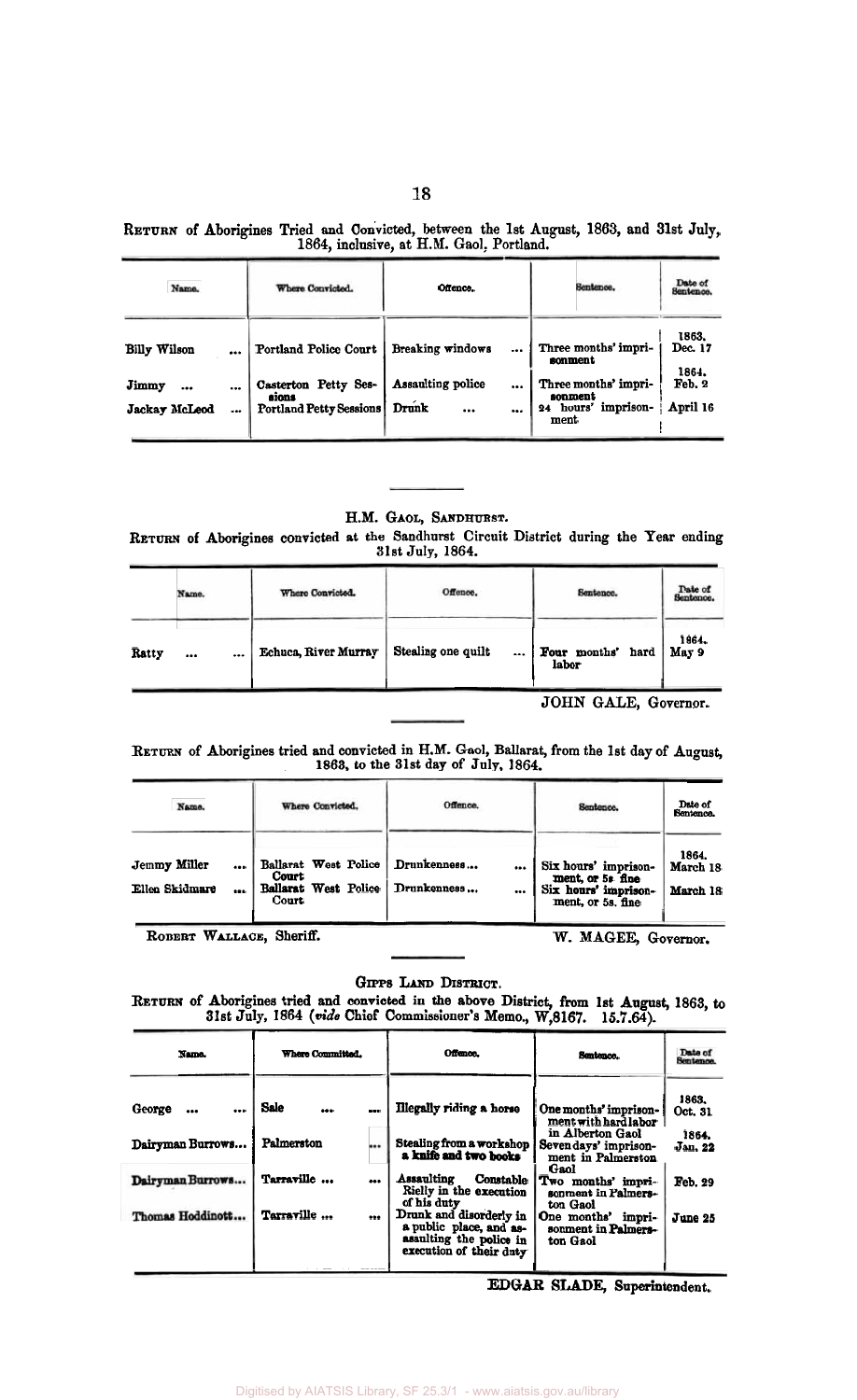## SWAN HILL DISTRICT.

RETURN of Aborigines Convicted in the above District between the 1st of August, 1863, and the 31st July, 1864.

| Name.         | Where Convicted. | Offence,                | Sentence.              | Date of<br>Sentence. |
|---------------|------------------|-------------------------|------------------------|----------------------|
| Davey<br><br> | Swan Hill<br>    | Drunk in a public place | 24 hours' imprisonment | 1864.<br>June 3      |

D. D. CHAMBERS,<br>Superintendent.

## WIMMERA DISTRICT.-STAWELL GAOL.

RETURN of Aborigines Tried and Convicted between the 1st of August, 1863, and the 31st July, 1864.

| Name.                      | Where Convicted.                                | Offence.    | Sentence.                                 | Date of<br>Sentence. |
|----------------------------|-------------------------------------------------|-------------|-------------------------------------------|----------------------|
| <b>Charlie</b><br>1.10<br> | Horsham<br>$\ddotsc$<br>$\bullet\bullet\bullet$ | Larceny<br> | One month's imprison-<br>ment, hard labor | 1863.<br>Nov. 14     |

R. W. TULLOCH,<br>Superintendent.

## BELFAST DISTRICT.

RETURN of Aborigines Tried and Convicted, and confined in the gaols in Belfast District, between 1st August, 1863, and 31st July, 1864.

| Where Convicted.<br>Name. |                         |                 | Offence.  |                                            | Sentence. | Date of<br>Sentence.                                  |                   |
|---------------------------|-------------------------|-----------------|-----------|--------------------------------------------|-----------|-------------------------------------------------------|-------------------|
| Isabella                  | $\bullet$               | <b>Belfast</b>  | $\cdots$  | Drunk and using obscene<br>language        |           | 24 hours' imprisonment                                | 1864.<br>May 10   |
| <b>Billy Help</b>         | $\bullet\bullet\bullet$ | Ditto           |           | Drunk and disorderly in pub-<br>lic place  |           | Fined 10s., or 24 hours' im-<br>prisonment-imprisoned | July 8<br>1863.   |
| Mary Ritchie              |                         | Warrnambool     |           | Stealing a hat from a store                |           | One month's imprisonment,<br>with hard labor          | August 25         |
| Lizzie                    |                         | Ditto           |           | Throwing stones at a police<br>constable   |           | One month's imprisonment                              | <b>August 25</b>  |
| Peter                     | $\bullet$               | Ditto           |           | Assaulting the police                      |           | One month's imprisonment                              | Sept. 25<br>1864. |
| Monaghan                  |                         | Ditto           | $\cdots$  | Aggravated assault on Billy.<br>Aboriginal |           | Two months' imprisonment                              | Jan. 12           |
| Peter                     |                         | Ditto           | $\cdots$  | Ditto<br>$\ddotsc$<br>                     | $\cdots$  | Ditto<br><br>---                                      | <b>Jan. 12</b>    |
| Mary Ritchie              |                         | Ditto           | $\cdots$  | Drunkenness<br>$\cdots$                    |           | 24 hours' imprisonment<br>$\bullet$                   | Jan. 29           |
| Johnny                    |                         | Ditto           |           | Common assault on<br>Ritchie, Aboriginal   | Mary      | One week's imprisonment                               | Jan. 29           |
| $Tim \dots$               |                         | Hamilton        | $\cdots$  | Drunk and disorderly                       |           | Three days' imprisonment,<br>with hard labor          | April 5           |
| George                    |                         | Ditto           |           | Ditto<br><br>                              |           | Ditto<br>$\overline{\phantom{a}}$<br><br>             | April 5           |
| Alexander                 | $\cdots$                | Ditto           | $\bullet$ | Drunk in public place                      | $\cdots$  | 24 hours' imprisonment<br>$\ddotsc$                   | June 25           |
| Charlie                   |                         | Ditto           | $\cdots$  | Ditto<br>$\ddot{\phantom{a}}$<br>$\cdots$  |           | Ditto<br>$\ddot{\phantom{a}}$<br>$\cdots$<br>         | Ditto             |
| Jemmy                     |                         | Ditto           |           | <b>Ditto</b><br>$\ddotsc$<br>$\ddotsc$     |           | Ditto<br>$\ddotsc$<br><br>                            | Ditto             |
| Tommy                     |                         | Ditto           | $\bullet$ | Ditto<br>$\ddot{\phantom{a}}$<br>$\bullet$ |           | Ditto<br>$\cdots$<br><br>                             | Ditto             |
| Peter                     |                         | <b>Ditto</b>    |           | Ditto<br>$\bullet$<br>                     |           | Ditto<br>$\ddotsc$<br>$\bullet$<br>                   | Ditto             |
|                           |                         | Camperdown Gaol |           | Nil.<br>                                   |           |                                                       |                   |

S. S. MUNK,<br>Superintendent.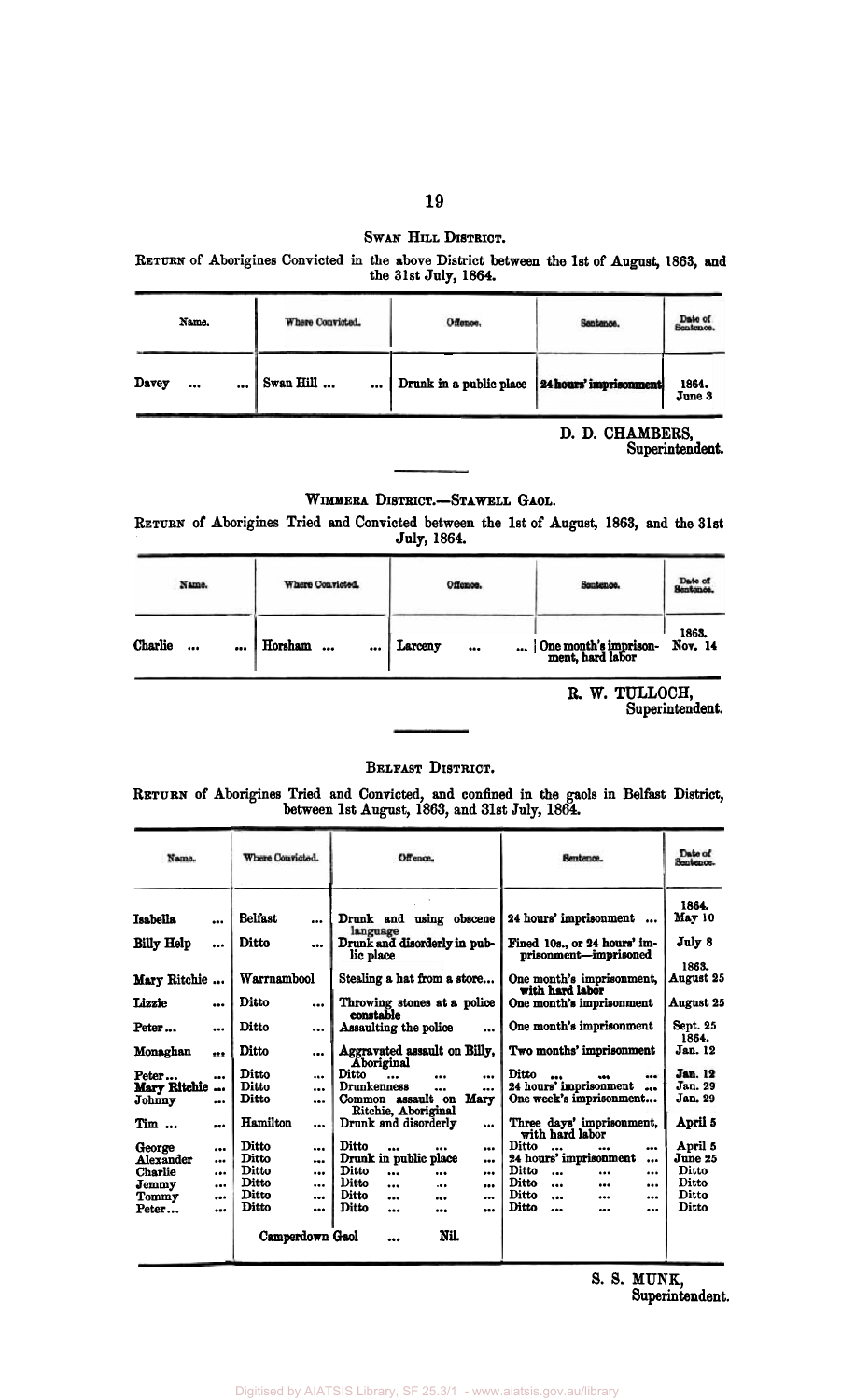#### **APPENDIX** VI.

## DESPATCH from His Grace the Duke of Newcastle, acknowledging the receipt of an Address to the Queen from the Aborigines of the Colony.

Victoria, No. 22. [COPY.] *SI%* Downing street, 18th September, 1863.

I have to acknowledge the receipt of your despatch of the 9th June, No. 38, forwarding an Address to the Queen from some of the aboriginal inhabitants of Victoria, on hearing of the marriage of their Royal Highnesses the Prince and Princess of Wales.

The Address has been laid before the Queen, by whom it was very graciously received,<br> **and I** am to request that you will cause the Aborigines by whom it is signed to be informed that Her Majesty takes great interest in their welfare, and has derived much pleasure from learning that it is their wish and intention to live peaceably for the future.

The presents which you inform me are on their way to **England,** and which the natives are anxious should be sent to the Queen and their Royal Highnesses the Prince and Princess of Wales, and His Royal Highness Prince Alfred, shall be forwarded **as** wished when they **are**  received. because on their wine<br>their Royal I<br>fred, shall be

I have, &c., NEWCASTLE.

MINUTE of His Excellency the Governor in reference to the above.

Transmitted to the Honorable R. Heales, as Chairman of the Board appointed to watch over the interests of the Aborigines, with a request that he will take steps for causing Her Majesty's gracious sentiments to be made known to her aboriginal subjects from whom the Address proceeded. C. H. D.

**C. H. D.**, Nov. 17 | 63.

DESPATCH from His Grace the Duke of Newcastle, acknowledging the receipt of the presents sent to the Queen and their Royal Highnesses the Prince and Princess of Wales, and His Royal Highness Prince Alfred, by the Aborigines of the Colony.

Victoria, No. 30. **[COPY.] m%** Downing street, 24th October, 1863. With reference to my Despatch, No. 22, of the 18th September, I have the honor **to** 

inform you that the presents forwarded by the natives for the Queen and the Prince and Princess of Wales have duly arrived, **and** have been forwarded to Her Majesty and their Royal Highnesses.

The Queen has commanded me to request that you will express to these natives the satisfaction with which Her Majesty has received such assurances of their attachment and loyalty, and the Queen would be glad that the girl Ellen should be assured that Her Majesty has had much pleasure in accepting the collar which she has worked. The Queen trusts that the advantage of education may be thus shown to this poor girl, and that she may be encouraged not only **to** seek her own improvement, but to acquaint the other aboriginal inhabitants of the interest that their Queen, however distant from her, will always feel in their advancement and welfare. I have **also** the satisfaction to convey to you an expression of the lively sense entertained

by their Royal Highnesses the Prince and Princess of Wales of the kind feeling which prompted the Aborigines to make them an offering of so much interest.

I am desired to add that their Royal Highnesses have received many tokens of good will and affection from the subjects of Her Majesty the Queen, but conspicuous in their estimation are those which show, as in the present instance, that these sentiments animate the native population of so distant and loyal dependencies. sty the Queer<br>
nstance, that<br>
es.

Governor Sir Charles Darling, K.C.B., &c., &c. &C., **&C.,** &C.

I have, &c., NEWCASTLE.

**MINUTE** of His Excellency the Governor in reference to the above.

Transmitted to the Honorable R. Heales, as Chairman of the Board appointed to watch over the interests of the Aborigines, in order that the gracious sentiments of Her Majesty **and**  of their Royal Highnesses the Prince and Princess of Wales may be duly communicated to the natives from whom the presents alluded **to** proceeded.

Transmitted accordingly. H. L. Warde, P. **S. 22 11 11864.** 

C. H. **D. Jan.** 22 I *64.*